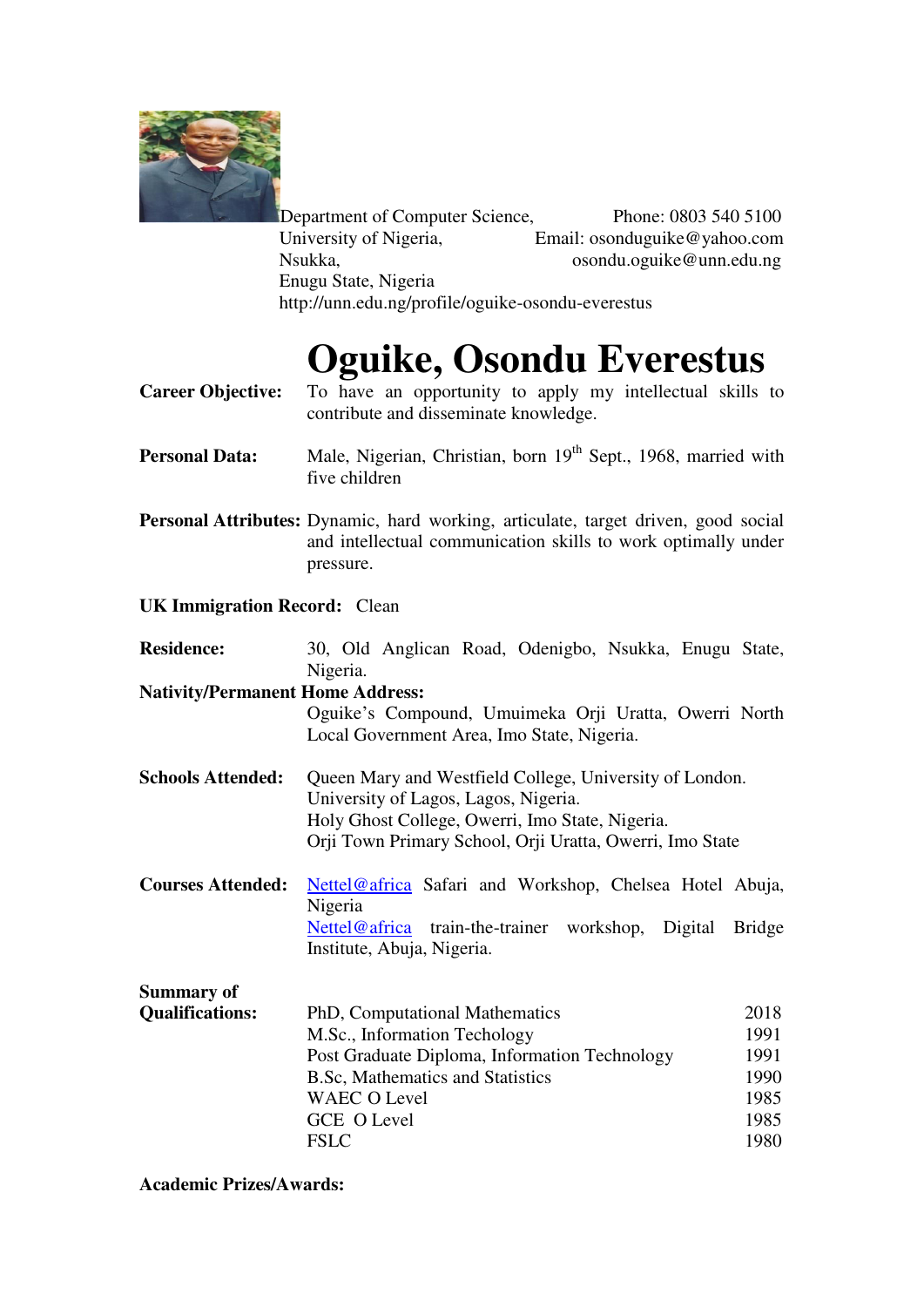|                                                                                                                                                                                                                    | Best Graduating Student, Dept. of Mathematics,<br>University of Lagos, Lagos, Nigeria.<br>University of Lagos Scholarship for the Best Students. 1988/89<br>ODA Shared Scholarship Scheme, QMW, University of<br>London. | 1988/89<br>1990 |  |
|--------------------------------------------------------------------------------------------------------------------------------------------------------------------------------------------------------------------|--------------------------------------------------------------------------------------------------------------------------------------------------------------------------------------------------------------------------|-----------------|--|
| <b>Work Experience:</b>                                                                                                                                                                                            | <b>Associate Professor</b><br>Lecturing. researching, project supervision                                                                                                                                                | $2011 - Date$   |  |
|                                                                                                                                                                                                                    | <b>Senior Lecturer</b><br>Responsibilities includes:<br>Lecturing, Academic Advising, Project Supervision,<br>Researching in the Department of Computer Science,<br>University of Nigeria, Nsukka.                       | $2006 - 1011$   |  |
|                                                                                                                                                                                                                    | <b>Lecturer 1</b><br>Responsibilities are the same as above                                                                                                                                                              | $2003 - 2006$   |  |
|                                                                                                                                                                                                                    | <b>Lecturer</b> 11<br>Responsibilities are the same as above                                                                                                                                                             | 1999-2003       |  |
|                                                                                                                                                                                                                    | <b>Computer Programmer</b><br>Deeper Christian Life Ministry, Lagos, Nigeria.<br>Responsibilities includes: Development of application software<br>for church use.                                                       | $1996 - 1999$   |  |
|                                                                                                                                                                                                                    | Programmer<br>Soft Solutions Limited, Lagos Nigeria.<br>Responsibilities includes: Development of application software<br>for commercial use                                                                             | 1995 - 1996     |  |
|                                                                                                                                                                                                                    | <b>Trainee Programmer</b><br>Soft Solutions Limited, Lagos Nigeria.                                                                                                                                                      | 1994 - 1995     |  |
|                                                                                                                                                                                                                    | <b>NYSC, Niger State</b>                                                                                                                                                                                                 | $1993 - 1994$   |  |
| <b>Research Interest:</b>                                                                                                                                                                                          | Modeling of Parallel Computer Systems,<br>Performance<br>Computational Intelligence, Optimization Techniques                                                                                                             |                 |  |
| <b>Current Research Activities:</b><br>Active publication in the area of performance<br>modeling of parallel computer system, using the optimization<br>technique of queuing systems, in high impact international |                                                                                                                                                                                                                          |                 |  |

**Future Research Activities:** Bioinformatics

journals.

# **Academic Publications of OGUIKE, O. E.**<br>(a) Mainline Books

#### **Mainline Books**

1. **Monica N. Agu, O.E. Oguike**; (2003); "Introduction to Computer Science"; Africom Limited, Lagos.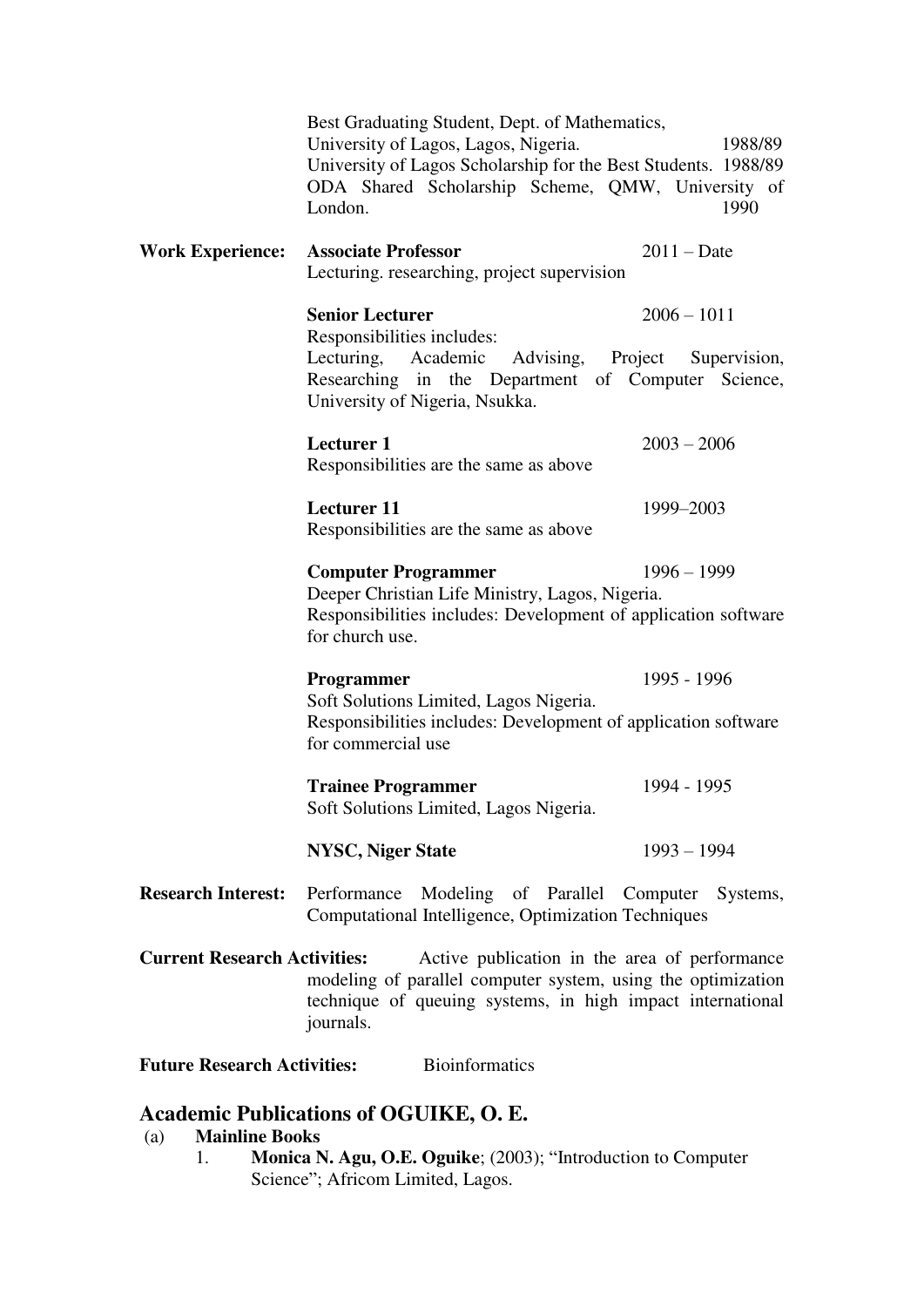- 2. **Osondu E. Oguike, Monica N. Agu**; (2005); "A First Course in Computer Programming"; Africom Limited, Lagos.
- 3. **Oparah Chidiebere C., Oguike Osondu E**.; (2006); "Management Information System"; Shacks Publishers Limited, Nigeria.
- 4. G.A.M. Ikekeonwu, A.H. Eneh (Editors); (2013); Introduction to Computer Science; Immaculate Publications Limited; Chapter contributed: "Problem Solving"

## (b) **Journal Articles**

- 1. **O. E. Oguike**; (2006); "Generalized Bernstein Concurrency Condition: Tool for Parallel Algorithm Development"; Journal of Information, Communication and Computing Technology, Publication of ICT Research Centre, Ebonyi State University, Nigeria. Volume 2 No 25,
- 2. Prof. H.O.D. Longe, Prof. C.O. Uwadia, O.E. Oguike; (2009); "Deriving Approximations to Statistical Models that Model the Performance of Parallel Computer System"; Journal of Computer Resource Management, Issue 124, www.cmg.org
- 3. Prof. O. Abass, Prof. H.O.D. Longe, O.E. Oguike; (2010); "Generalizing the Performance Metrics of Heterogeneous, Distributed Memory Parallel Computer System"; Journal of Computer Resource Management, Issue 125, www.cmg.org
- 4. **[O.E. Oguike, M.N. Agu, S.C. Echezona, D.U. Ebem, H.O.D. Longe,](https://scholar.google.com/scholar?oi=bibs&cluster=5986908008203532546&btnI=1&hl=en)  O. Abass;** (2010); "Evaluating the Performance of Shared Memory [Parallel Computer System, Using Recursive Models](https://scholar.google.com/scholar?oi=bibs&cluster=5986908008203532546&btnI=1&hl=en)"; International [Journal of Simulation, System, Science and Technology, volume 11,](https://scholar.google.com/scholar?oi=bibs&cluster=5986908008203532546&btnI=1&hl=en)  [no 6, Publication of UK Simulation Society.](https://scholar.google.com/scholar?oi=bibs&cluster=5986908008203532546&btnI=1&hl=en) [www.ijssst.info](http://www.ijssst.info/) H Index 4, SJR Indicator 0.1, **SCImago. (2007). SJR — SCImago Journal & Country Rank. Rank. Retrieved December 08, 2014, from http://www.scimagojr.com**
- **5. [O.E. Oguike, M.N. Agu, S.C. Echezona, D.U. Ebem, H.O.D. Longe,](https://scholar.google.com/scholar?oi=bibs&cluster=14714946171257381172&btnI=1&hl=en)  O. Abass;** (2011); "[Performance Metrics of Heterogeneous Distributed](https://scholar.google.com/scholar?oi=bibs&cluster=14714946171257381172&btnI=1&hl=en)  [Memory Parallel Computer System Using Recursive Models](https://scholar.google.com/scholar?oi=bibs&cluster=14714946171257381172&btnI=1&hl=en)"; [International Journal of Simulation, System, Science and Technology.](https://scholar.google.com/scholar?oi=bibs&cluster=14714946171257381172&btnI=1&hl=en)  [volume 12, no 4, Publication of UK Simulation Society.](https://scholar.google.com/scholar?oi=bibs&cluster=14714946171257381172&btnI=1&hl=en) [www.ijssst.info](http://www.ijssst.info/) H Index 4, SJR Indicator 0.1, **SCImago. (2007). SJR — SCImago Journal & Country Rank. Retrieved December 08, 2014, from http://www.scimagojr.com**
- **6. [O.E. Oguike, M.N. Agu, S.C. Echezona, D.U. Ebem;](https://scholar.google.com/scholar?oi=bibs&cluster=18335093014190763503&btnI=1&hl=en)** (2011); "[Performance of Compute Intensive Applications of Distributed](https://scholar.google.com/scholar?oi=bibs&cluster=18335093014190763503&btnI=1&hl=en)  [Memory Heterogeneous Parallel Computer System Using Analytic and](https://scholar.google.com/scholar?oi=bibs&cluster=18335093014190763503&btnI=1&hl=en)  [Recursive Models, International Journal of Simulation, System,](https://scholar.google.com/scholar?oi=bibs&cluster=18335093014190763503&btnI=1&hl=en)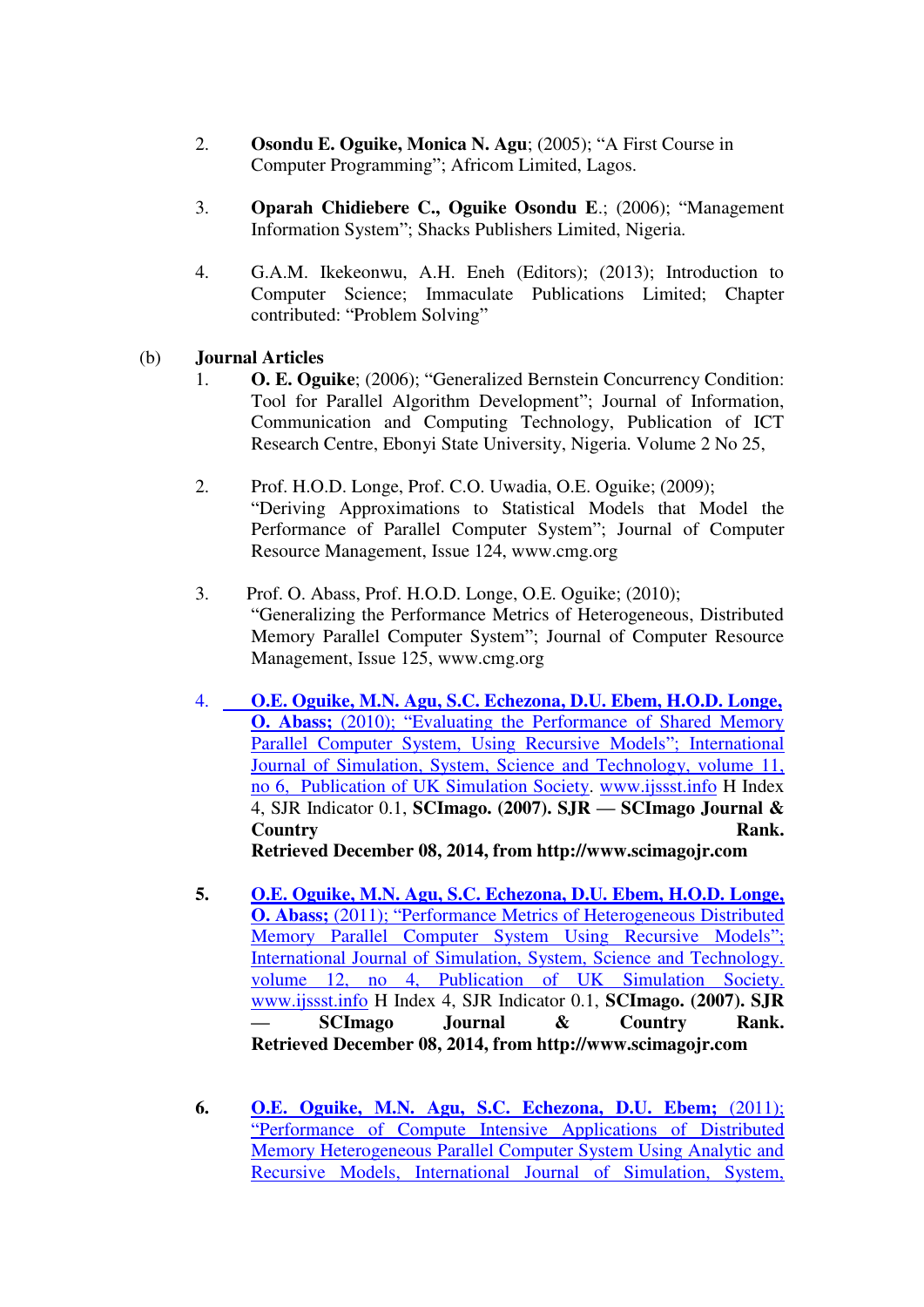Science and Technology. volume 12, no 4, Publication of UK [Simulation Society,](https://scholar.google.com/scholar?oi=bibs&cluster=18335093014190763503&btnI=1&hl=en) www,ijssst.info H Index 4, SJR Indicator 0.1, **SCImago. (2007). SJR — SCImago Journal & Country Rank. Retrieved December 08, 2014, from http://www.scimagojr.com**

- **7 O.E. Oguike; H.O.D. Longe; C.O. Uwadia:** (2010); \*Deriving Approximations to Statistical Models that Model the Performance of a Single Processor Computer System"; African Journal of Physical Sciences Volume 2, No. 2, pp  $37 - 45$ .
- **[8 Osondu E. Oguike, Monica N. Agu, Stephenson C. Echezona;](https://scholar.google.com/scholar?oi=bibs&cluster=3192772845385691613&btnI=1&hl=en)**  (2011); "[Modelling Variation of Performance Metric of Distributed](https://scholar.google.com/scholar?oi=bibs&cluster=3192772845385691613&btnI=1&hl=en)  [Memory Heterogeneous Parallel Computer System Using Analystic](https://scholar.google.com/scholar?oi=bibs&cluster=3192772845385691613&btnI=1&hl=en)  and Recursive Models"[, International Journal of Simulation, System,](https://scholar.google.com/scholar?oi=bibs&cluster=3192772845385691613&btnI=1&hl=en)  Science and Technology. volume 12, no 4, Publication of UK [Simulation Society.](https://scholar.google.com/scholar?oi=bibs&cluster=3192772845385691613&btnI=1&hl=en) [www.ijssst.info](http://www.ijssst.info/) H Index 4, SJR Indicator 0.1, **SCImago. (2007). SJR — SCImago Journal & Country Rank. Retrieved December 08, 2014, from http://www.scimagojr.com**
- 9. **O.E. Oguike, M.N. Agu, S.C. Echezona;** (2012); "Approximations to the Performance Metrics of Parallel Computer Systems Using Optimization and Computational Intelligence Techniques";IEEE African Journal of Computing and ICTs, 2012 Impact Factor is 5.09; Publication of IEEE Nigeria Section. [www.ajocict.net,](http://www.ajocict.net/) Volume 5 No 6, pp  $1 - 9$ .
- 10. **O.E. Oguike, M.N. Agu, S.C. Echezona;** (2012); "Verifying and Validating Recursive Performance Models of Parallel Computer System Using Z-Transform"; ;IEEE African Journal of Computing and ICTs, 2012 Impact Factor is 5.09; Publication of IEEE Nigeria Section. [www.ajocict.net,](http://www.ajocict.net/) Volume 5, No 6. pp  $62 - 69$ .
- 11. **[Oguike, O.E, Agu, M.N, Echezona, S.C.](https://scholar.google.com/scholar?oi=bibs&cluster=5216199934428299812&btnI=1&hl=en)** (2013); "Modelling [Variation of Waiting Time of Distributed Memory Heterogeneous](https://scholar.google.com/scholar?oi=bibs&cluster=5216199934428299812&btnI=1&hl=en)  [Parallel Computer System Using Recursive Models](https://scholar.google.com/scholar?oi=bibs&cluster=5216199934428299812&btnI=1&hl=en)", Int. Jour. Of Soft [Computing and Engineering. Impact Factor 1.0,](https://scholar.google.com/scholar?oi=bibs&cluster=5216199934428299812&btnI=1&hl=en) [www.ijsce.org,](http://www.ijsce.org/) Volume 2 No 6 pp 70 - 77
- 12. **O.E. Oguike, (2013)**;"[Recursive Shortest Route Algorithm Using](https://scholar.google.com/scholar?oi=bibs&cluster=3261146713384020361&btnI=1&hl=en)  Abstract Data Type, Graph"[; ;IEEE African Journal of Computing and](https://scholar.google.com/scholar?oi=bibs&cluster=3261146713384020361&btnI=1&hl=en)  [ICTs; Impact Factor is 5.09; Publication of IEEE Nigeria Section.](https://scholar.google.com/scholar?oi=bibs&cluster=3261146713384020361&btnI=1&hl=en) [www.ajocict.net,](http://www.ajocict.net/) Volume 6 No 2, pp 55 - 66
- 13. **O.E. Oguike, (2013)**; "Recursive Algorithm for Statistical Analysis of Bivariate Data Using Abstract Data Type, Binary Tree"; ;IEEE African Journal of Computing and ICTs; Impact Factor is 5.09; Publication of IEEE Nigeria Section. [www.ajocict.net,](http://www.ajocict.net/) Volume 6, No 2, Pp 161-168.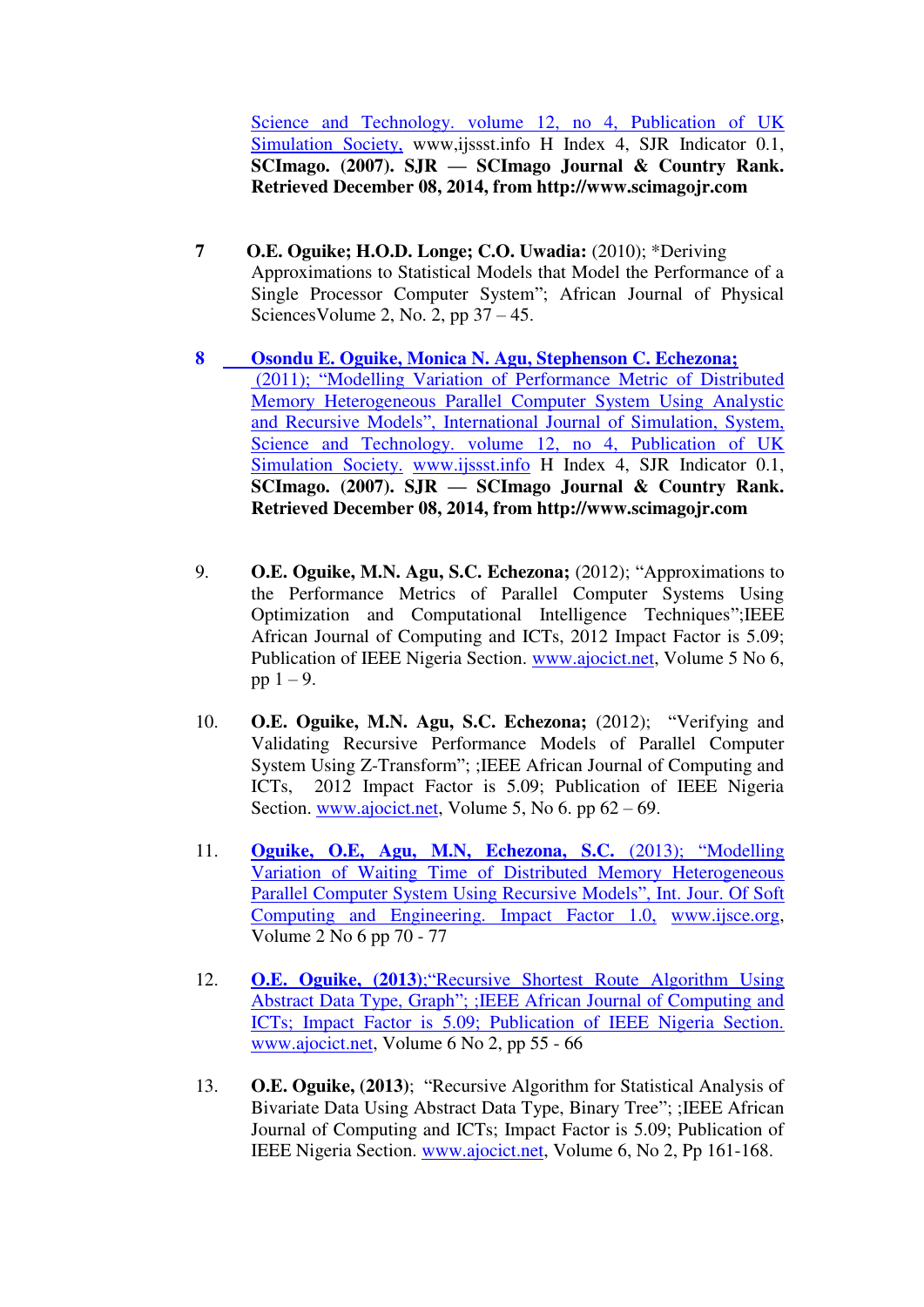- 14. **O.E. Oguike, C.I, Ugwu (2013)**; "Design of Recursive Algorithm for Manipulating Relational Database, Using Abstract Data Type, Relation"; IEEE African Journal of Computing and ICTs, 2013, Impact Factor is 5.09; Publication of IEEE Nigeria Section. [www.ajocict.net,](http://www.ajocict.net/) Volume 6, No 4, pp 21 – 30.
- 15. **O.E. Oguike, (2013)**; "[Variants of ADT, Queue and Their Novel](https://scholar.google.com/scholar?oi=bibs&cluster=3011226588589415321&btnI=1&hl=en)  Algorithms, Using ADT, List"[; ;IEEE African Journal of Computing](https://scholar.google.com/scholar?oi=bibs&cluster=3011226588589415321&btnI=1&hl=en)  [and ICTs, 2013 Impact Factor is 5.09; Publication of IEEE Nigeria](https://scholar.google.com/scholar?oi=bibs&cluster=3011226588589415321&btnI=1&hl=en)  [Section.](https://scholar.google.com/scholar?oi=bibs&cluster=3011226588589415321&btnI=1&hl=en) [www.ajocict.net,](http://www.ajocict.net/) Volume 6, No 4, pp 151 – 160.
- 16 **O.E. Oguike, (2013)**; "[Algorithms for Verifying Variants of Boolean](https://scholar.google.com/scholar?oi=bibs&cluster=14079795370107765331&btnI=1&hl=en)  [Algebra Equations and Expressions](https://scholar.google.com/scholar?oi=bibs&cluster=14079795370107765331&btnI=1&hl=en)"; IEEE African Journal of [Computing and ICTs, 2013 Impact Factor is 5.09; Publication of IEEE](https://scholar.google.com/scholar?oi=bibs&cluster=14079795370107765331&btnI=1&hl=en)  [Nigeria Section.](https://scholar.google.com/scholar?oi=bibs&cluster=14079795370107765331&btnI=1&hl=en) [www.ajocict.net,](http://www.ajocict.net/) Volume 6, No 5, pp  $1 - 8$ .
- 17. **O.E. Oguike, (2014)**; "[Finite State Machine: A Model for Validating](https://scholar.google.com/scholar?oi=bibs&cluster=9301944433302966073&btnI=1&hl=en)  Variants of Input Data"[; IEEE African Journal of Computing and ICTs,](https://scholar.google.com/scholar?oi=bibs&cluster=9301944433302966073&btnI=1&hl=en)  [2014 Impact Factor is 5.09; Publication of IEEE Nigeria Section.](https://scholar.google.com/scholar?oi=bibs&cluster=9301944433302966073&btnI=1&hl=en) [www.ajocict.net,](http://www.ajocict.net/) Volume 7, No 1, pp 105 – 114.
- 18. O.E. Oguike, M. N. Agu; (2016), "Regulating Oil Price Using Transportation Model and Transportation Algorithm", Transylavian Review, http://transylavian .org/
- 19. [O. E. Oguike, G. C. E. Mbah, M. O. Oyesanya \(2017\),](https://scholar.google.com/scholar?oi=bibs&cluster=15562672692992588261&btnI=1&hl=en) "A Recursive [Model for Controlling New Voice Call Congestion on GSM Network](https://scholar.google.com/scholar?oi=bibs&cluster=15562672692992588261&btnI=1&hl=en)  [Using Priority Queue Discipline and Call Duration Control](https://scholar.google.com/scholar?oi=bibs&cluster=15562672692992588261&btnI=1&hl=en)", IJSSST [V18. N1, January 2017.](https://scholar.google.com/scholar?oi=bibs&cluster=15562672692992588261&btnI=1&hl=en) [www.ijssst.info](http://www.ijssst.info/)
- 20. O. E. Oguike, G. C. E. Mbah, M. O. Oyesanya (2017), "Handover Call Congestion Control on GSM Network Using Recursive Models, Priority Queue Discipline and Handover Call Duration Control", IJSSST V18. N3, September 2017. www.ijssst.info

### (c) **Conference Papers/Conference Attendance/Conference Paper Presented**

- 1. **O.E. Oguike, M.N. Agu**; (2002); "GSM Network Algorithm for the Most Efficient Message Route Between Each Two Geographic Area"; Proceedings of the 2002 Annual National Conference of Computer Association of Nigeria,, now Nigeria Computer Society Volume 13, Abuja, Nigeria.
- **2. Oguike, O.E. and Agu, M.N;** (2004); "Analysis, Design and Implementation of Electronic Mail Management System"; Bulletin of Science Association of Nigeria, Volume 25, pp 273 – 284. [www.sciencenigeria.org,](http://www.sciencenigeria.org/) University of Ibadan, Nigeria.
- 3. **O.E. Oguike, M.N. Agu, S.C. Echezona and D.U. Ebem,**; (2010); "Modelling the Performance of Computer Intensive Application of Parallel Computer System"; Proceedings of the IEEE Second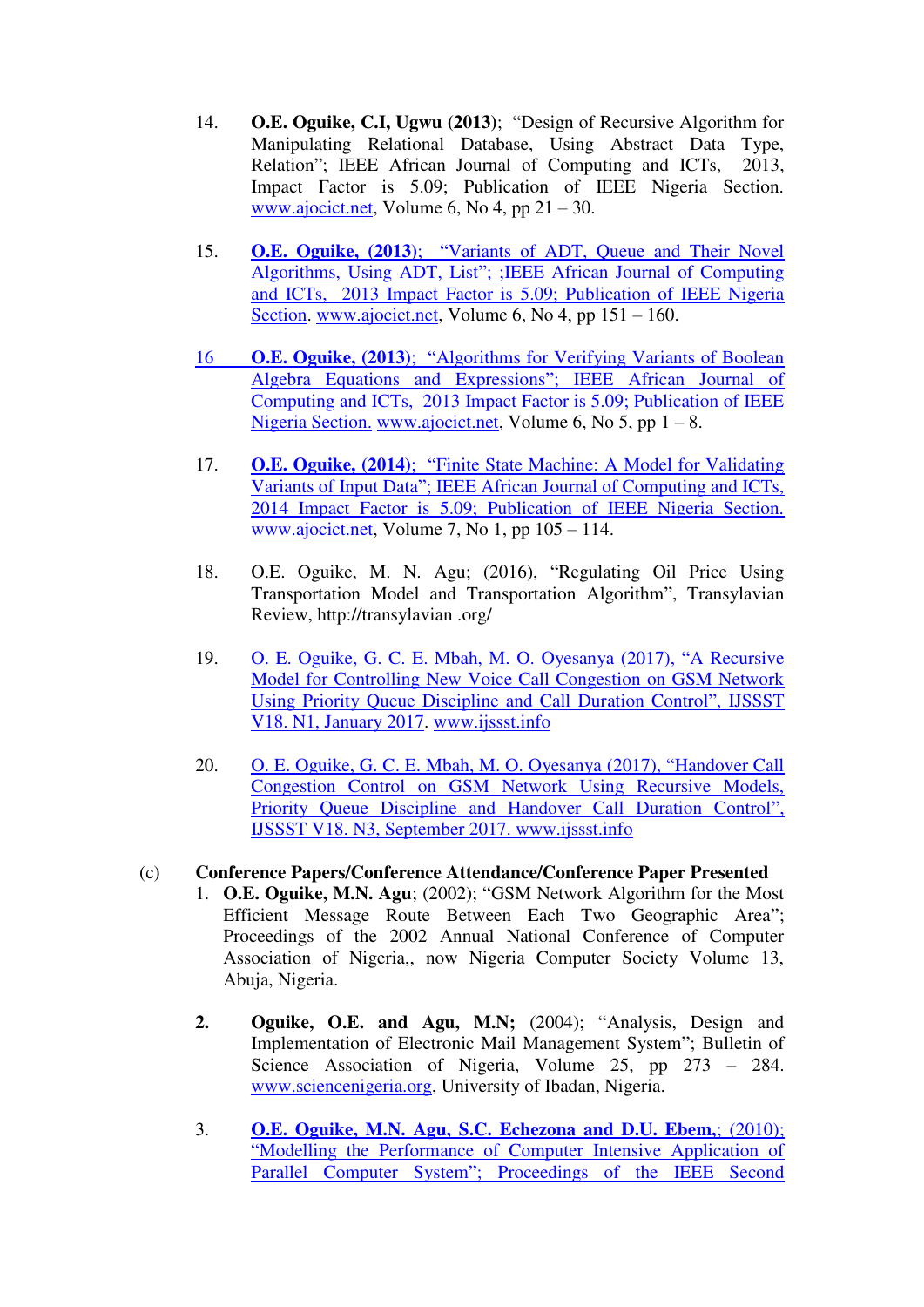International Conference on Computational Intelligence Modelling and Simulation, Bali,Indonesia. http://www.computer.org/portal/web/csdl/doi/10.1109/CIMSiM.2010.3 8

- 4 .**[O.E. Oguike, M.N. Agu, S.C. Echezona, D.U. Ebem,](https://scholar.google.com/scholar?oi=bibs&cluster=1372490798290018872&btnI=1&hl=en)**; (2010); "[Evaluating the Performance of Parallel Computer System, Using](https://scholar.google.com/scholar?oi=bibs&cluster=1372490798290018872&btnI=1&hl=en)  Recursive Models"[; Proceedings of the IEEE UKSim Fourth European](https://scholar.google.com/scholar?oi=bibs&cluster=1372490798290018872&btnI=1&hl=en)  [Modelling Symposium on Computer Modelling and Simulation, Pisa,](https://scholar.google.com/scholar?oi=bibs&cluster=1372490798290018872&btnI=1&hl=en)  [Italy.](https://scholar.google.com/scholar?oi=bibs&cluster=1372490798290018872&btnI=1&hl=en)  [http://www.computer.org/portal/web/csdl/doi/10.1109/EMS.2010.85](https://scholar.google.com/scholar?oi=bibs&cluster=1372490798290018872&btnI=1&hl=en)
- 5. **[O.E. Oguike, D.U. Ebem, M.N. Agu, S.C. Echezona, H.O.D. Longe,](https://scholar.google.com/scholar?oi=bibs&cluster=7672212533234193349&btnI=1&hl=en)  O.Abass**; (2011); "Evaluating the Performance of Heterogeneous [Distributed Memory Parallel Computer System Using Recursive](https://scholar.google.com/scholar?oi=bibs&cluster=7672212533234193349&btnI=1&hl=en)  Models"[; Proceedings of the IEEE Second International Conference on](https://scholar.google.com/scholar?oi=bibs&cluster=7672212533234193349&btnI=1&hl=en)  [Intelligent Systems, Modelling and Simulation, Kuala Lumpur, Phnon](https://scholar.google.com/scholar?oi=bibs&cluster=7672212533234193349&btnI=1&hl=en)  [Penh.](https://scholar.google.com/scholar?oi=bibs&cluster=7672212533234193349&btnI=1&hl=en)  [http://ieeexplore.ieee.org/xpl/login.jsp?tp=&arnumber=5730379&url=](https://scholar.google.com/scholar?oi=bibs&cluster=7672212533234193349&btnI=1&hl=en) [http%3A%2F%2Fieeexplore.ieee.org%2Fxpls%2Fabs\\_all.jsp%3Farnu](https://scholar.google.com/scholar?oi=bibs&cluster=7672212533234193349&btnI=1&hl=en) [mber%3D5730379](https://scholar.google.com/scholar?oi=bibs&cluster=7672212533234193349&btnI=1&hl=en)
- 6. **[O.E. Oguike, D.U. Ebem, M.N. Agu, S.C. Echezona, H.O.D. Longe,](https://scholar.google.com/scholar?oi=bibs&cluster=4710347277693809486&btnI=1&hl=en)  O. Abass**; (2011); "[Performance Metrics of Compute Intensive](https://scholar.google.com/scholar?oi=bibs&cluster=4710347277693809486&btnI=1&hl=en)  [Applications of a Single Processor Computer System](https://scholar.google.com/scholar?oi=bibs&cluster=4710347277693809486&btnI=1&hl=en)"; Proceedings of [the IEEE Fifth Asian Modelling Symposium on Mathematical](https://scholar.google.com/scholar?oi=bibs&cluster=4710347277693809486&btnI=1&hl=en)  [Modelling and Computer Simulation;; Manilla Philippines; May 2011.](https://scholar.google.com/scholar?oi=bibs&cluster=4710347277693809486&btnI=1&hl=en)  [http://ieeexplore.ieee.org/xpl/login.jsp?tp=&arnumber=5961249&url=](https://scholar.google.com/scholar?oi=bibs&cluster=4710347277693809486&btnI=1&hl=en) [http%3A%2F%2Fieeexplore.ieee.org%2Fxpls%2Fabs\\_all.jsp%3Farnu](https://scholar.google.com/scholar?oi=bibs&cluster=4710347277693809486&btnI=1&hl=en) [mber%3D5961249](https://scholar.google.com/scholar?oi=bibs&cluster=4710347277693809486&btnI=1&hl=en)
- **7. [O.E. Oguike, D.U. Ebem, M.N. Agu, S.C. Echezona, H.O.D.](https://scholar.google.com/scholar?oi=bibs&cluster=14754849637528377034&btnI=1&hl=en)  [Longe,](https://scholar.google.com/scholar?oi=bibs&cluster=14754849637528377034&btnI=1&hl=en)  O. Abass**; (2011); "[Performance of Heterogeneous Parallel Computer](https://scholar.google.com/scholar?oi=bibs&cluster=14754849637528377034&btnI=1&hl=en)

[System with Distributed Memory Using Analytic and Simulation](https://scholar.google.com/scholar?oi=bibs&cluster=14754849637528377034&btnI=1&hl=en)  Techniques"[; Proceedings of the IEEE Third International Conference](https://scholar.google.com/scholar?oi=bibs&cluster=14754849637528377034&btnI=1&hl=en)  [on Computational Intelligence, Communication Systems and Networks](https://scholar.google.com/scholar?oi=bibs&cluster=14754849637528377034&btnI=1&hl=en)  [\(CICSYN2011\) Bali, Indonesia, 26](https://scholar.google.com/scholar?oi=bibs&cluster=14754849637528377034&btnI=1&hl=en) – 28 July, 2011., page 126 – 131. [http://ieeexplore.ieee.org/xpl/login.jsp?tp=&arnumber=6005715&url=](https://scholar.google.com/scholar?oi=bibs&cluster=14754849637528377034&btnI=1&hl=en) [http%3A%2F%2Fieeexplore.ieee.org%2Fxpls%2Fabs\\_all.jsp%3Farnu](https://scholar.google.com/scholar?oi=bibs&cluster=14754849637528377034&btnI=1&hl=en) [mber%3D6005715](https://scholar.google.com/scholar?oi=bibs&cluster=14754849637528377034&btnI=1&hl=en) 

**8. O.E. Oguike, S.C. Echezona, M.N. Agu, D.U. Ebem, H.O.D. Longe, O. Abass,** "Modelling Variation of Performance Metric of Distributed Memory Heterogeneous Parallel Computer Systems Using Recursive Models" CIMSIM page 373 – 378, (2011), Third International Conference on Computational Intelligence, Modelling and Simulation, 2011, Langkawi, Malaysia. http://ieeexplore.ieee.org/xpl/login.jsp?tp=&arnumber=6076388&url=